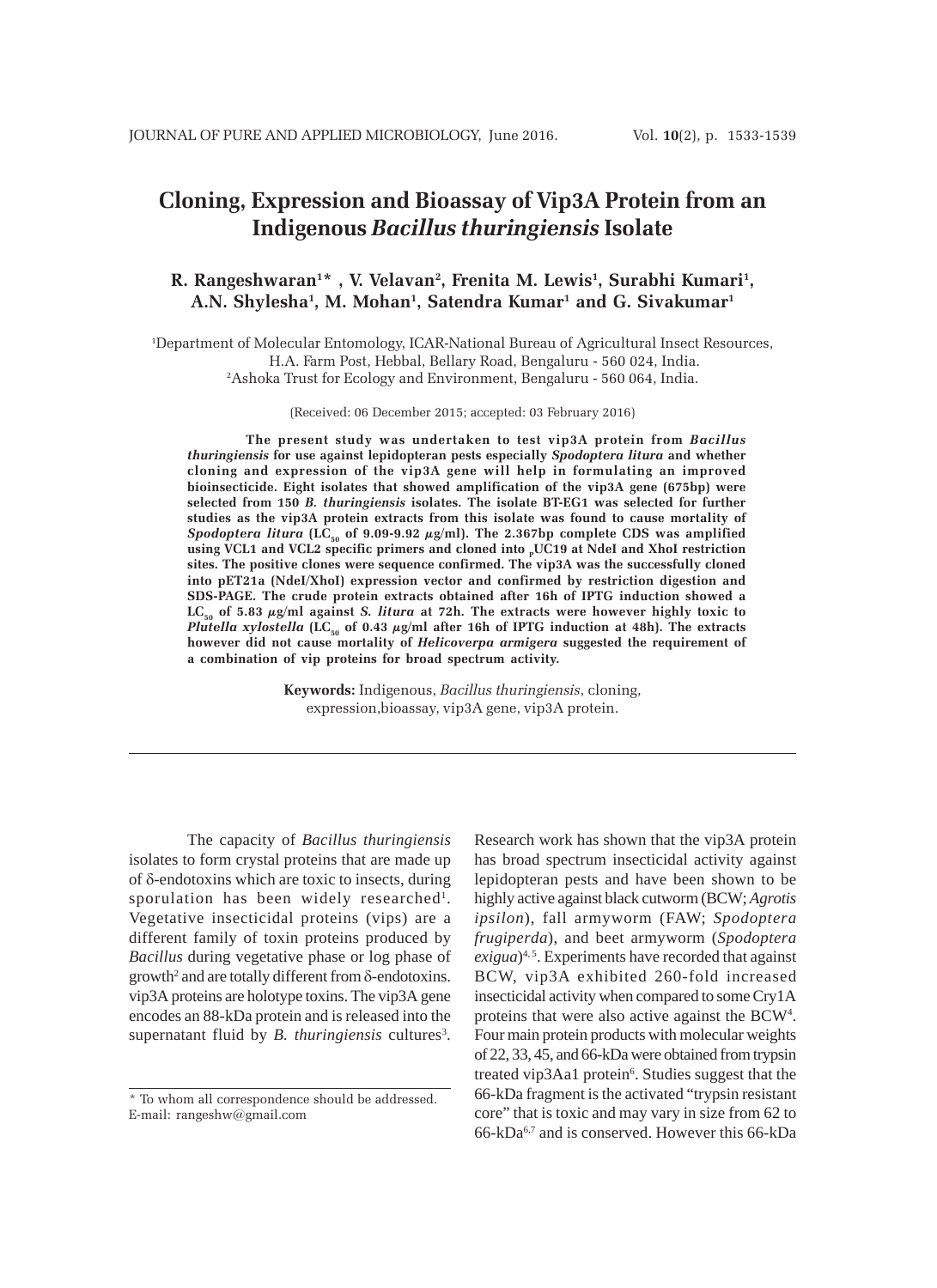fragment needs the 22-kDa N-terminal portion for folding since experiments have shown that the *E. coli* cloned with 66-kDa fragment was not toxic by itself<sup>3,8,9</sup>. In India research work on vip3A proteins is limited. We attempted PCR amplification, cloning and sequencing of vip3A gene (from a native *Bacillus thuringiensis* isolate (NBAIR-BTEG1)) in cloning vector, sub-cloning into pET expression vector, expression checking and bioassay against lepidopteran pests.

### **MATERIALS AND METHODS**

At ICAR-National Bureau of Agricultural Insect Resources, native *Bacillus thuringiensis* isolates are being routinely isolated from soil / infected insect samples collected from different parts of India. The native *B. thuringiensis* isolates were isolated as per improved procedure of<sup>10</sup> and subjected to cry gene profiling<sup>11,12</sup>. PCR amplification of the vip3A gene was carried out as per the procedure of Rang *et al*. (2005) and primers were designed using DNASTAR (Version 2.5) based on available sequences at NCBI and synthesized from Chromous Biotech Pvt. Ltd.), for partial sequence (650-700bp). Chromosomal DNA was purified using extraction kit (HiPuria, Himedia). The PCR mixtures were prepared using 0.2-0.4 ¼M each of the forward and reverse primers (Forward primer: 5' -CTCAATGGGACGCATTTCTT- 3 Revered primers: 5' -CGGTTGTAAGG GCACTGTTC- 3').), 0.5U of Taq DNA polymerase (GeNei), 200 ¼M dNTP, 10 mM Tris, 50 mM KCl and 1.5mM MgCl2, 50ng of template DNA. PCR was run using the following conditions, 30 cycles of 5 min initial denaturation at 94°C, denaturation at 94°C for 1 min, annealing at 50°C for 1 min and elongation at 68°C for 1 min. Final extension was for 7.30 min at 68°C. PCR amplification was carried out in a thermal cycler (Bio-Rad T100). PCR products were run using 1.2% agarose having 0.1% EtBr, DNA bands were visualized in a gel documentation system (DNR, Israel). Ten isolates that showed amplification of vip3a gene were identified, sequences analysed and submitted to GenBank.

#### **Selection of virulent isolate**

In order to select a virulent isolate, crude preparations of vip3A protein was obtained from 10 isolates and analysed for toxicity against second instar larvae of *Spodoptera litura* as our target was this difficult pest. Mortality was recorded at 48h and  $LC_{50}$  values recorded (Table 1). The potential toxic isolate BTEG1 was selected as most toxic based on  $LC_{50}$  values.

# **Protein isolation from** *Bacillus thuringiensis* **isolates**

The Bt isolates were grown in Terrific Broth Medium (HiMedia) for 24h<sup>13</sup> and the vegetative insecticidal proteins were harvested by centrifugation at 12,000 x g (Sigma 3-30K) for 10 min at 4ºC, pellet was removed and the vegetative proteins present in the supernatant were precipitated with ammonium sulphate [(NH4)2SO4] (80% saturation). The precipitate was pelleted at 12,000 x g for 10 min at 4 ºC (Sigma 3-30K). The pellet was re-suspended in minimum volume of 20 mM of Tris HCl (pH 7.4) and dialyzed overnight at 4°C. The amount of crude protein so obtained was estimated by Bradford's method, taking BSA as the standard  $[14]$ . Bioassay of the crude protein was carried against the larvae of *Spodoptera litura* and *Helicoverpa armigera*.

# **Insect Bioassay with the crude protein extracts Lepidopteran insect pests**

Insects belonging to Lepidoptera *viz*., *Plutella xylostella*, *Helicoverpa armigera* and *Spodoptera litura* were obtained from the mass production unit of the institute, maintained under laboratory conditions (25ºC and 70% RH and 16 L : 8 D). The first instar neonate larvae were subjected to the toxicity assays separately in each type of experiment. Crude protein extracts isolated from the culture supernatants of different Bt strains  $(25 \mu g \text{ ml}^{-1})$ , were mixed with the artificial diet and allowed to solidify. The first instar larvae were placed with a soft brush on each such experimental set, containing diet supplemented with crude proteins, and kept in the laboratory conditions for seven days. In each experimental set, ten such larvae were used and a control set devoid of the toxin, but containing the buffer solution was also maintained. For the larvae of *P. xylostella* unsprayed cabbage leaves were used. Leaf discs (2.5 cm. Diameter) cut from 5 weeks old cabbage plants were dipped in the diluted protein solutions and placed in the container and allowed to dry. Second instar larvae of *P. xylostella* were introduced in the container. The mortality was recorded up to 72h. Each experimental set was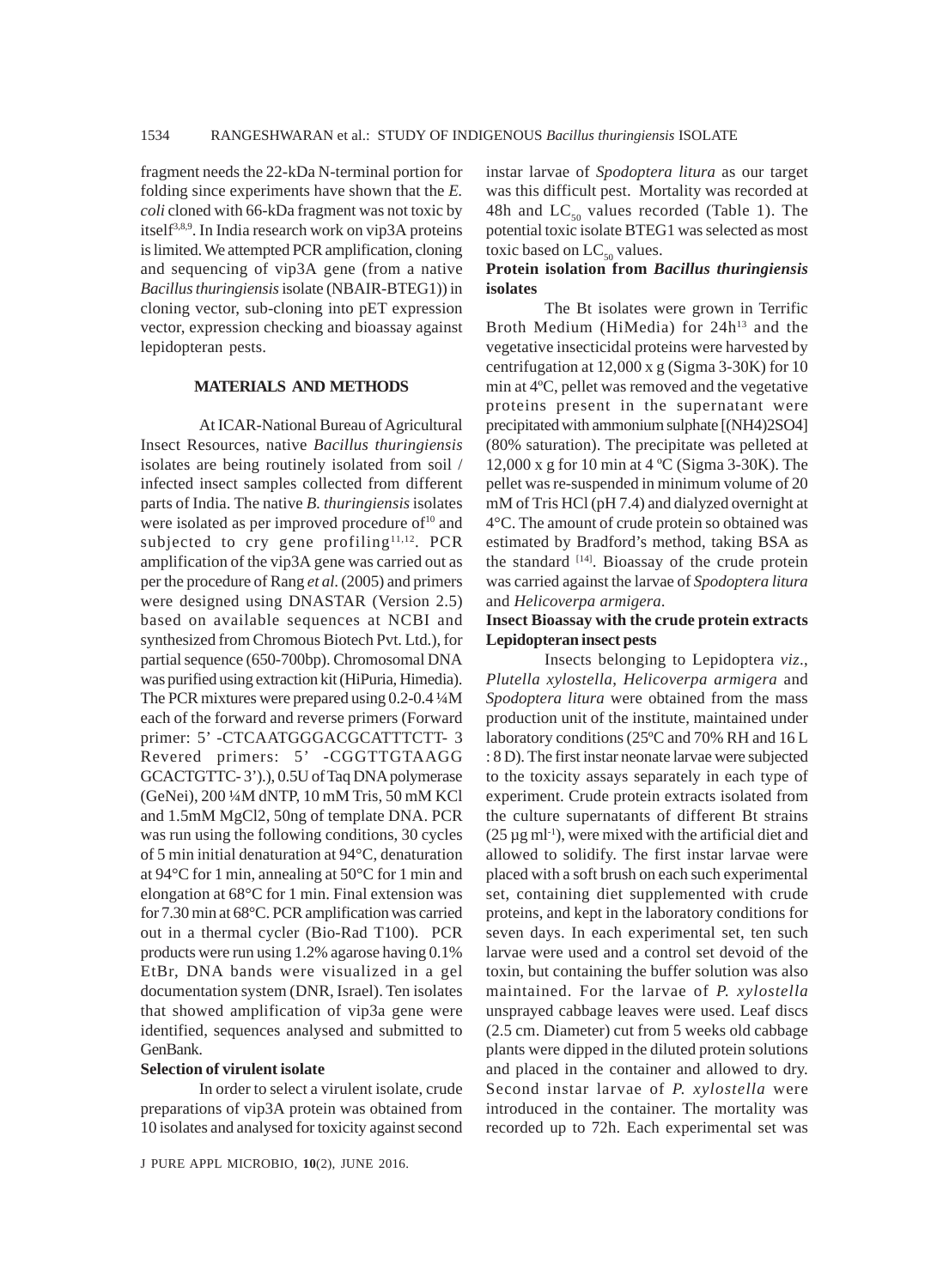replicated thrice. The data was subjected to probit analysis using the SPSS 10 software.

# **Amplification of full length vip3A gene**

The isolate *B. thuringiensis* (NBAIR-BTEG1) was selected for further studies based on bioassay results. Genomic DNA was isolated using HiPura (HiMedia) DNA isolation kit. The 2.3 kb full-length vip3A gene was ampliûed with primers VCL1 (ATAAGAATGCGGCCGCATGAACAA GAAT AATACTAA) and VCL2 (ACCGCT CGAGTTA TCTAATAGAGACATCGT) [19] using a thermal cycler (Bio-Rad T100). The PCR mix consisted of template (gDNA) 1.0 µl, forward Primer  $(100ng/\mu l) 2.0 \frac{1}{4}$ , reverse primer  $(100ng/\mu l) 2.0 \mu l$ , dNTPs (10mM) 2.0 µl, 10X Taq Assay Buffer 5.0 µl, Taq polymerase (3U/µl) 0.5 µl (from Chromous Biotech), water 37.5 µl, Total reaction volume 50.0 µl. PCR conditions included 5min initial denaturation at 94°C, followed by 35 cycles of denaturation at 94°Cfor 30sec, annealing at 50 °C for 30 sec and elongation at 72 for 2.30 min. Final extension was for 15 min at 72°C. The full-length vip3A gene was ampliûed and analysed by electrophoresis in a 1% agarose gel.

# **Vip3a gene cloning and expression studies**

PCR amplicon (~2.3Kb) was gel purified and cloned into a cloning vector (pUC29) at NdeI and XhoI restriction sites. Probable clones were screened by colony PCR and further confirmed by restriction digestion. Positive clone was sequenced and confirmed. The full length gene was submitted to GenBank (KT985383) and processed further for Sub-Cloning in expression vector (pET21a). For sub cloning primers designed were NBFP 5' – GACTATCATATGAACAAGAATAATACTAAATTAAGCAC – 3' (NdeI) and NBRP1 5' – GTACATCTCGAGCT TAATAGAGACATCGTAAAAATGTAC – 3' (XhoI). The vip3a-pUC29 clone was restriction digested (NdeI/XhoI); released vip3a gene was then cloned into pET21a (NdeI/XhoI) (supplied by Chromous Biotech with transformation protocol). Probable clones were screened and confirmed by restriction digestion. Positive pET21a clone was then transformed in BL21.de3 expression

**Table 1.** Effect of vip3A protein extracts on mortality of *Spodoptera litura*

| Sl No.<br>N <sub>0</sub> | Isolate   | $LC_{50}$ value<br>$(\mu$ g/ml) | Lower | 95% confidence limits<br>Upper | Std.<br>Error |
|--------------------------|-----------|---------------------------------|-------|--------------------------------|---------------|
|                          | TRBT-19   | 15.85                           | 1.0   | 27.12                          | 0.71          |
| 2                        | $ASBT-15$ | 29.00                           | 8.35  | 42.88                          | 0.63          |
| 3                        | $RT-D2$   | 17.70                           | 5.31  | 26.14                          | 0.83          |
| 4                        | $NE-60$   | 15.86                           | 1.10  | 27.08                          | 0.64          |
| 5                        | $ASBT-25$ | 16.49                           | 0.219 | 29.58                          | 0.66          |
| 6                        | BT-EG1    | 9.92                            | 1.0   | 22.34                          | 0.74          |
| 7                        | TTRBT-10  | 107.54                          | 67.54 | 2341.97                        | 0.49          |
| 8                        | $BT-G4$   | 154.16                          | 90.29 | 4747.04                        | 0.53          |
|                          |           |                                 |       |                                |               |

**Table 2.** Effect of vip3A extracts on mortality of *Helicoverpa armigera*

| Sl <sub>No.</sub> | Isolate           | $LC_{50}$ value | 95% confidence limits |       | Std.  |
|-------------------|-------------------|-----------------|-----------------------|-------|-------|
| No.               |                   | $(\mu g/ml)$    | Lower                 | Upper | Error |
|                   | TRBT-19           | 14.74           | 3.14                  | 23.79 | 0.55  |
| $\overline{c}$    | $ASBT-15$         | 26.90           | 0.385                 | 44.59 | 0.46  |
| 3                 | BT-D <sub>2</sub> | 13.79           | 1.16                  | 23.08 | 0.94  |
| 4                 | NE-60             | 42.02           | 18.36                 | 64.27 | 0.62  |
| 5                 | $AS-BT25$         | 16.72           | 4.49                  | 25.90 | 0.53  |
| 6                 | $BT-EG1$          | 9.09            | 1.0                   | 19.21 | 0.56  |
| 7                 | C <sub>3</sub>    | 15.91           | 1.16                  | 23.78 | 0.80  |
| 8                 | <b>TRBT-10</b>    | 16.72           | 1.82                  | 27.59 | 0.71  |

J PURE APPL MICROBIO*,* **10**(2), JUNE 2016.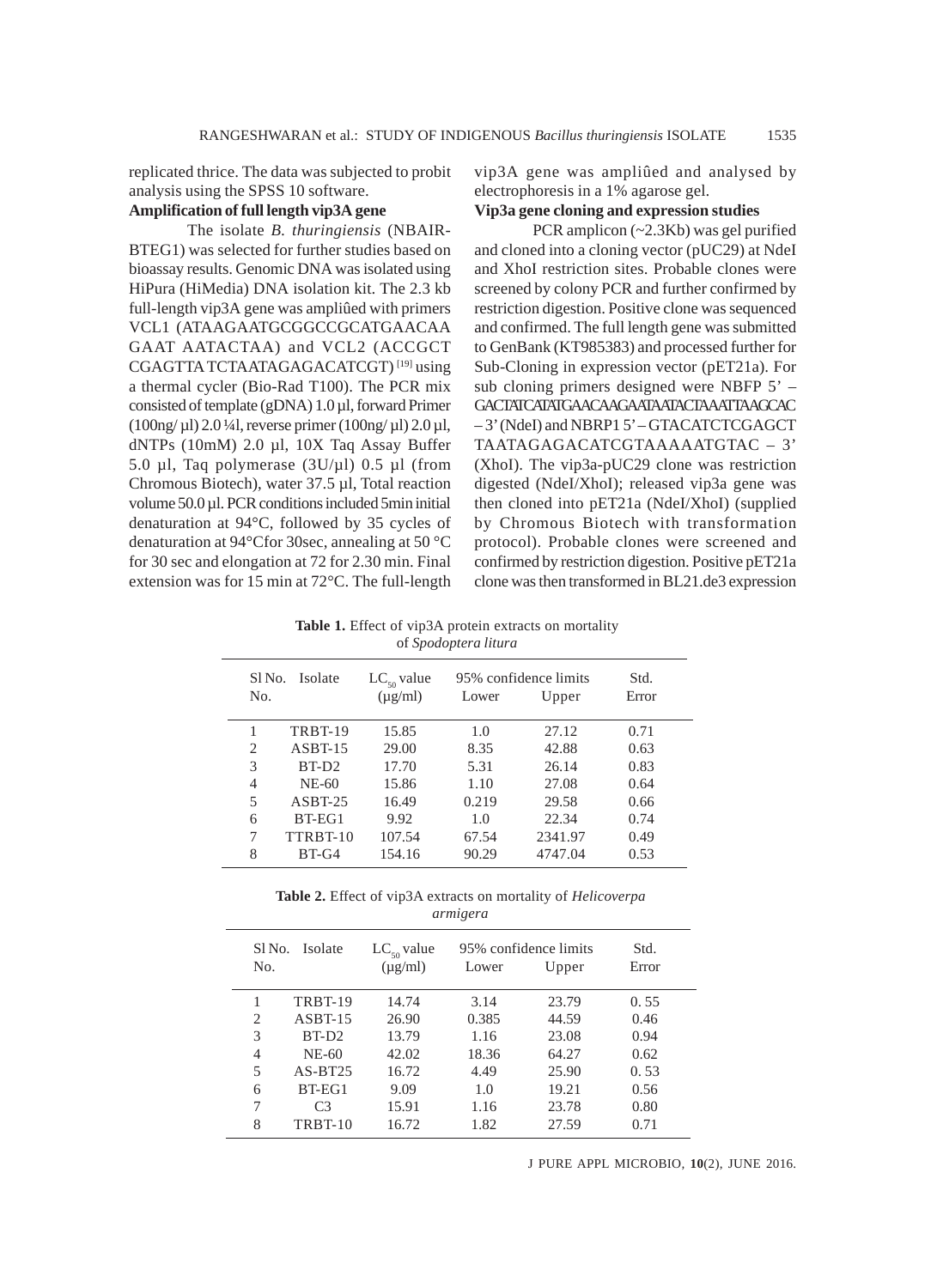host as per supplier protocol (Chromous Biotech) and screened for protein expression. Single colonies were screened for checking vip3A gene expression. The culture was grown to an OD of 0.6 at 600nm and induced with 1mM IPTG. Before induction, 4 hour after induction and 16 hours (overnight) induction samples were processed for protein extraction and loaded on 12% SDS-PAGE. **Protein extract from BL21.de3 (***Escherichia coli***) for bioassay**

Vip3A proteins was expressed in recombinant *E. coli* BL21.de3 cells after induction with 1 mM isopropyl-b-D-thiogalactopyranoside (IPTG). Transformed *E. coli* clones were grown at 37°C in LOC medium containing 100 µg/ml ampicillin till OD $_{600}$  of 6.0 followed by IPTG (1mM) induction for 4 and 7 hrs (maintained separately). 10mL of the culture was subjected to medium intensity sonication of 3 pulses for 20sec. 1mL of the

sonicated culture was serially diluted and added to diet or spread on diet leaf3 . Bioassay against *S. litura, H. armigera* and *P. xylostella* were carried out as described previously. The amount of protein used in bioassays was determined according to Bradford<sup>14</sup>.

## **RESULTS AND DISCUSSION**

The present study was undertaken mainly to assess the possibility of use of vip3A proteins for wider use against lepidopteran pests especially *Spodoptera litura* and whether cloning and expression of the vip3A gene will help in formulating an improved biopesticide. In the first experiment, the isolates that showed amplification of the vip3A gene (675bp) were selected from 150 *B. thuringiensis* isolates (Fig. 1). Sequence analysis of the genes confirmed their vip3A identity



**Fig. 1.** Amplification of vip3A (675 bp) gene. M-1kb marker, Lane 1-Blank, Lane 2- HD1 (standard), Lane 3- BTEG1, Lane 4- BTD2, Lane 5-AsBt15, Lane 6-TRBT10, Lane 7- ASBT25, Lane 8-BTG4, Lane 9-BTNE60, Lane 10-C3, Lane 11-C3, Lane 12-TRBT19, Lane 13-N3



**Fig. 2.** PCR Amplified Vip3A gene from NBAIR-BTEG1 loaded on 1% Agarose Gel

J PURE APPL MICROBIO*,* **10**(2), JUNE 2016.

**Fig. 3.** Restriction digestion (NdeI/XhoI) of pUC29- Vip3a Clone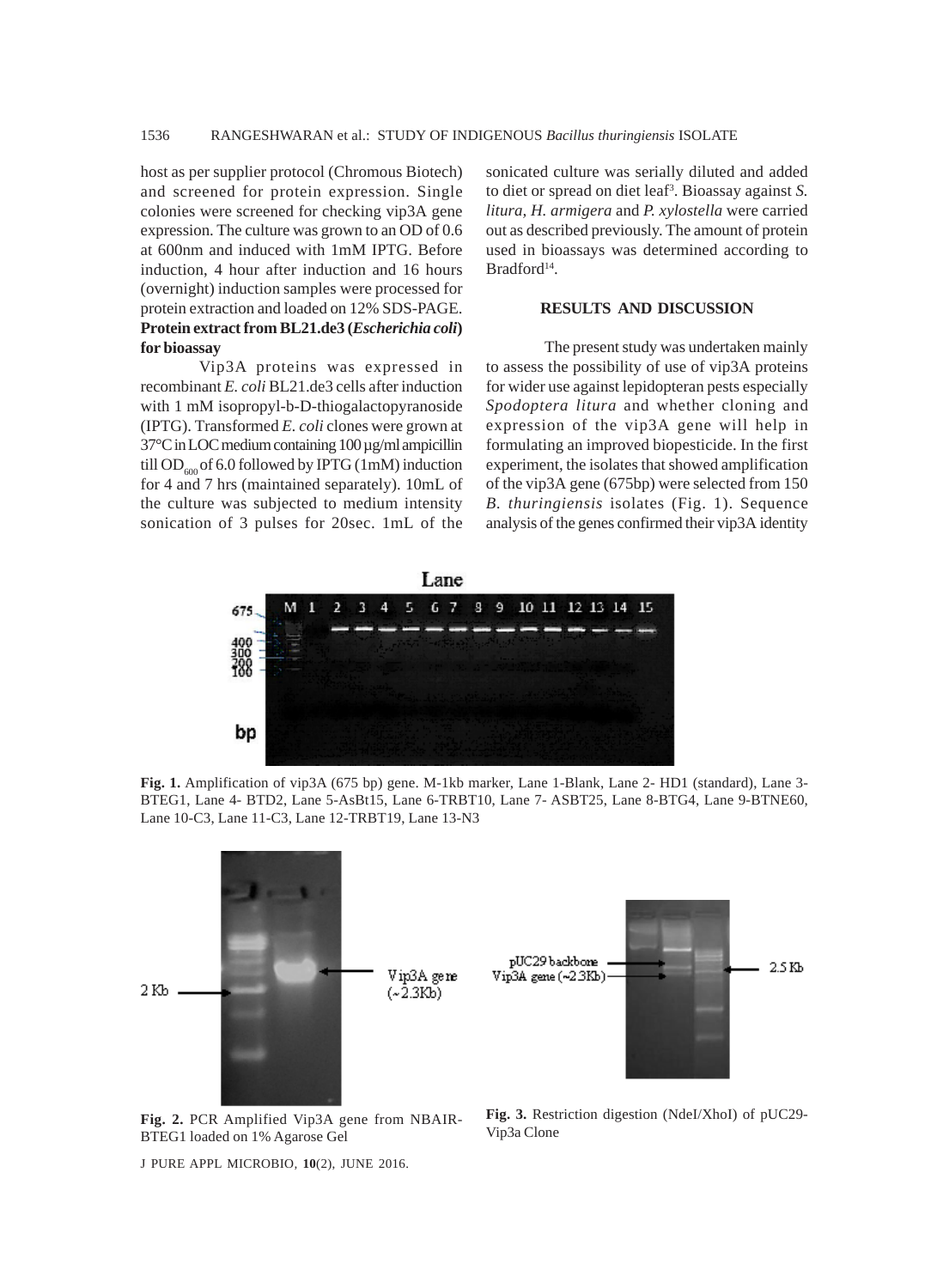and 8 sequences were submitted to GenBank (KC596007, KC596008, KC596009, KC596010, KC596011, KC596012, KC596013 and KC596014). Identification of novel vip3 genes by PCR amplification using primers specific to conserved regions has been shown [15,16]. In our studies we confirmed the gene identity by blast analysis with NCBI. Bioassay of crude vip3A extracts from these eight isolates showed variation in their toxicity against *S. litura* and *Helicoverpa armigera* (Table 1 and Table 2). However for further studies the isolate BT-EG1 was selected as the vip3A protein extracts from this isolate was the most toxic exhibiting an LC<sub>50</sub> value of 9.09-9.92  $\mu$ g/ml. Crude extracts of vip3A protein was toxic to lepidopteran and homopteran insects when tested at  $25 - 50 \,\mu g$ / ml<sup>13</sup>. <sup>17</sup> showed that protoxin crude extracts of vip3Aa and was toxic to *S. exigua* ( $LC_{50}$ 650 ng/ cm<sup>3</sup>) and *Agrotis epsilon* (LC<sub>50</sub> 14 ng/cm<sup>3</sup>). In our studies the crude extract of BT-EG1 was consistent in causing mortality to both *S. litura* and *H. armigera*. BT-EG1 was originally isolated from infected *Euthalia aconthea* (Hewitson, 1874) a lepidopteran pest of mango.

The 2.367bp complete CDS was amplified using VCL1 and VCL2 specific primers (Fig. 2). The PCR amplicon fragment was cloned into  $_{\text{p}}$ UC19 at NdeI and XhoI restriction sites. Probable clones were selected based on colony PCR and restriction digestion (Fig. 3). The positive clones were sequence confirmed. The sequence generated was confirmed as vip3A protein and submitted to GenBank (KT985383). The amino acid sequence analysis of the protein showed it composed mainly of leucine, asparagine, lysine, threonine, serine, isoleucine, glycine, glutamic acid, aspartic acid, valine and alanine (80%) with total mass of 92,602.76 Dalton. This protein undergoes processing to a 63kDa active form in the guts of susceptible and tolerant larvae<sup>18</sup>. The vip3A was





**Fig. 4.** Restriction digestion (NdeI/XhoI) of pET21a-Vip3A Clone {1 – Un-cut plasmid (pET21a-vip3a Clone, 2 – Digested clone (pET21a-vip3a), 3 – Digested clone (pET21a-vip3a),  $L - 500$ bp DNA Ladder}

**Fig. 5.** Protein Expression Checking on 12% SDS-PAGE (Lanes 1 – Before induction sample; 2 – Colony 1: 4hours after induction sample; 3 – Colony 1: 16hours after induction sample; 4 – Colony 2: 4hours after induction sample; 5 – Colony 2: 16hours after induction sample; M – Protein Marker)

**Table 3.** Bioassay of recombinant vip3A protein extract against *Spodoptera litura* and *Plutella xylostella*.

| <b>IPTG</b><br>induction<br>time    | $LC_{50}$<br>$(\mu$ g/ml) | 95% confidence limits<br>Lower | Upper | Std.<br>Error |  |  |  |
|-------------------------------------|---------------------------|--------------------------------|-------|---------------|--|--|--|
| <i>Spodoptera litura</i> (at 72h)   |                           |                                |       |               |  |  |  |
| 4 h                                 | 8.79                      | 4.69                           | 17.68 | 0.161         |  |  |  |
| 16h                                 | 5.83                      | 2.94                           | 11.20 | 0.160         |  |  |  |
| <i>Plutella xylostella</i> (at 48h) |                           |                                |       |               |  |  |  |
| 4h                                  | 1.91                      | 0.97                           | 3.20  | 0.190         |  |  |  |
| 16h                                 | 0.43                      | 0.10                           | 0.86  | 0.252         |  |  |  |
|                                     |                           |                                |       |               |  |  |  |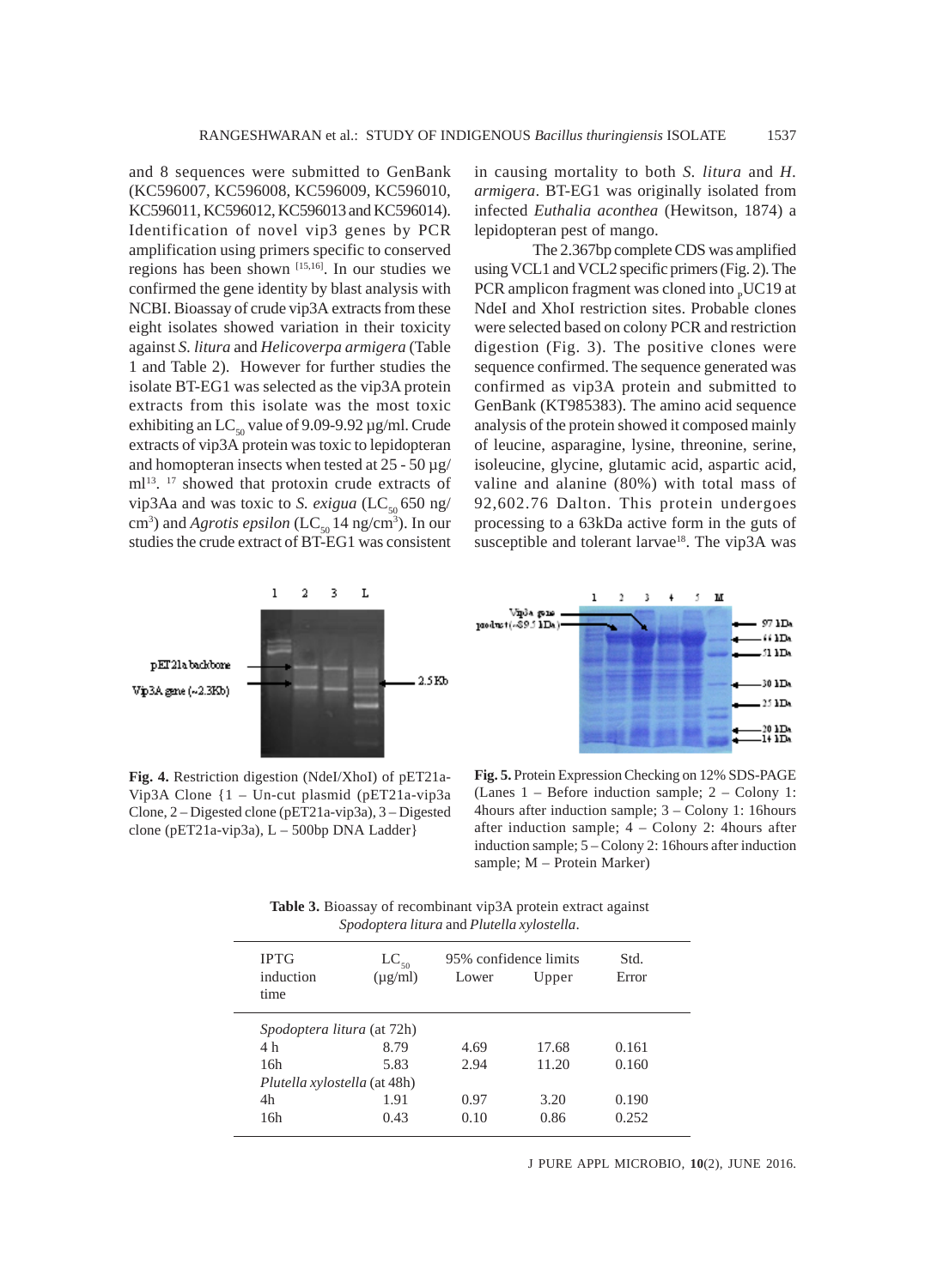successfully cloned into pET21a (NdeI/XhoI) expression vector and confirmed by restriction digestion (Fig. 4). Protein expression in BL21.de3 expression host was further confirmed by SDS-PAGE (Fig. 5). First successful cloning the vip3A gene in *E. coli* was reported<sup>3</sup>. For cloning of the 2460bp vip3A gene from plasmid of *B. thuringiensis* strain WB50 into the pMD18-T vector and *E. coli* JM109 cells were used for transformation and expression  $19$ . They reported that occurrence of vip3A in bacterial genome was not known. In this study we have shown that vip3A also occurs in bacterial genome and can be cloned.

Our next step was to assay the vip3A protein expressed in transformed BL21.de3 for insecticidal activity against insect pests. Reports suggest that purified vip3A proteins partially lose their activity after chromatography purification whereas crude extracts retain their activity<sup>17</sup>. Since our main aim was to come out with a cost effective product we evaluated the crude extracts for toxicity against the larvae of *S. litura, H. armigera* and *P. xyostella*. Extracts obtained after 16h of IPTG induction showed a LC<sub>50</sub> of 5.83  $\mu$ g/ml against *S*. *litura,* and extracts obtained after 4h of IPTG induction exhibited LC<sub>50</sub> of 8.79  $\mu$ g/ml (Table 3). Surprisingly no mortality was observed for *H. armigera*. However the extracts showed high toxicity to *P. xylostella* (Table 3) within 48h (LC<sub>50</sub>) of 0.43 µg/ml after16h IPTG induction). Vip3A extracts expressed by recombinant *E. coli* showed 100% mortality of *Agrotis epsilon* at 6 days (primary protein concentration of 1mg/ml)<sup>[3]</sup>. Experiments have shown that maximum mortality with vip3A crude extracts when fed to first instar neonate larvae of *A. ipsilon* and *S. littorallis* at a dose of  $25 \frac{1}{4}$ g ml<sup>-1</sup> of artificial diet <sup>[13]</sup>. In our study *H*. *armigera* was not found susceptible to the recombinant protein extract. Reports suggest that various types of vip proteins occur and vip3Ad, vip3Ae and vip3Af are new members of the vip3A family [17,20,21] sharing around 81-88%identity with vip3Aa. Vip3Ae protoxin was more toxic than vip3Aa and vip3Af protoxins [17]. Hence to achieve higher efficiency of vegetative insecticidal proteins a combination of the toxins needs to be present. Our studies have shown that the recombinant vip3A protein could be highly useful in combating *Plutella xylostella* as well as *Spodoptera litura.*

We have currently formulated the protein for use in greenhouses.

### **ACKNOWLEDGEMENTS**

The authors wish to thank The Director, ICAR-NBAIR for providing necessary facilities and support. The authors also thank the Indian Council of Agricultural Research for providing necessary financial support.

#### **REFERENCES**

- 1. Hofte, H. and Whiteley, H.R. Insecticidal crystal proteins of *Bacillus thuringiensis*. *Microbiol. Rev*., 1989; **53**: 242–5.
- 2. Warren, G. W. Vegetative insecticidal proteins: novel proteins for control of corn pests In: Advances in insect control: the role of transgenic plants, N. B. Carozzi NB., Koziel, M ed). Taylors & Francis Ltd., London, United Kingdom, 1997, p. 109–21.
- 3. Estruch, J.J., Warren, G.W., Mullins, M.A., Nye, G.J., Craig, J.A., Koziel, M.G. Vip3A, a novel *Bacillus thuringiensis* vegetative insecticidal protein with a wide spectrum of activities against lepidopteran insects. *Proc. Nat. Acad. Sci.,* 1996; **93**: 5389–94.
- 4. Yu, C.G., Mullis, M.A., Warren, G.W., Koziel, M.G., Estruch, J.J. The *Bacillus thuringiensis* vegetative insecticidal protein Vip3A lyses midgut epithelium cells of susceptible insects. *Appl. Environ. Microbiol*., 1997; **63**: 532–6.
- 5. Donovan, W.P., Donovan, J.C. Engelmann, J.T. Gene knockout demonstrates that vip3A contributes to the pathogenesis of *Bacillus thuringiensis* toward *Agrotis ipsilon* and *Spodoptera exigua*. *J. Inv. Pathol*., 2001; **78**: 45–51.
- 6. Estruch, J.J., Yu, C.G. Plant Pest Control. Patent WO 9,844,137, 17 December 1998.
- 7. Bommireddy, P.L.; Leonard, B.R.; Emfinger, K. Heliothine larval behavior on transgenic cotton expressing a *Bacillus thuringiensis* insecticidal exotoxin, Vip3A. *J. Cotton Sci.,* 2007, **11**: 199– 207.
- 8. de Maagd R. A., Bravo, A., Crickmore, N. How Bacillus thuringiensis has evolved specific toxins to colonize the insect world? *Trends in Gen.,* 2001; **17**(4): 193-9.
- 9. Li, C.; Xu, N.; Huang, X.; Wang, W.; Cheng, J.; Wu, K.; Shen, Z. *Bacillus thuringiensis* Vip3 mutant proteins: Insecticidal activity and